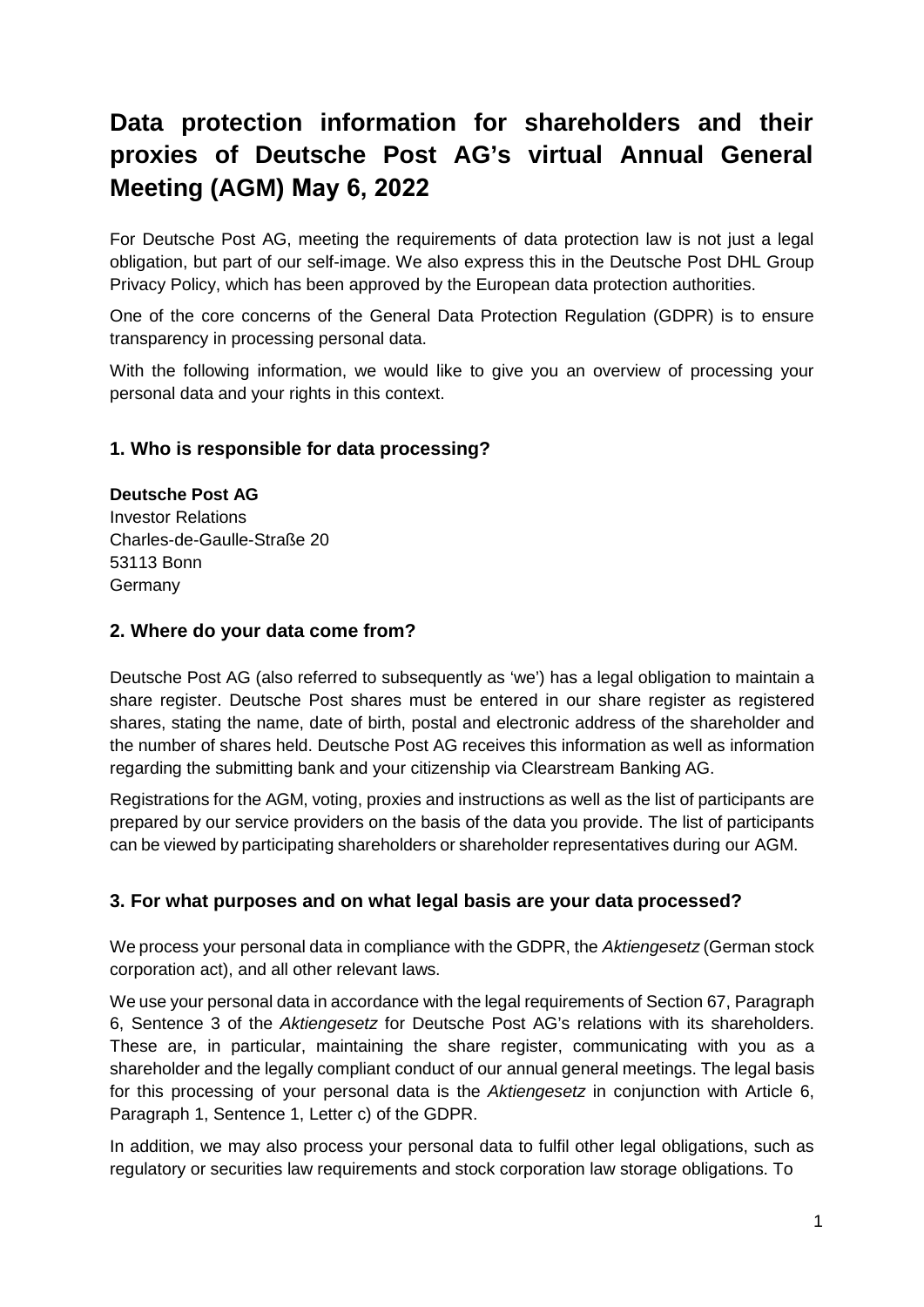comply with the provisions of German stock corporation law, for example, when authorizing the proxies nominated by the Company for the AGM we must verifiably record the data serving as proof of authorization and retain it for three years (Section 134, Paragraph 3, Sentence 5 of the *Aktiengesetz*). The legal basis for processing in this case is the respective statutory regulations in conjunction with Article 6, Paragraph 1, Sentence 1, Letter c) of the GDPR.

If you have provided us with your e-mail address for communication purposes, we will process it on the basis of your consent, Article 6, Paragraph 1, Sentence 1, Letter a) of the GDPR. This consent can be withdrawn at any time without giving reasons.

Furthermore, we process your data for the purpose of our legitimate interests. For example, we have a legitimate interest in ensuring that the AGM proceeds in an orderly manner for all shareholders. Questions that you ask before the AGM will therefore be recorded for answering them and, if necessary, grouped according to subject matter. The legal basis for this is Article 6, Paragraph 1, Sentence 1, Letter f) of the GDPR.

#### Right to object

If there are grounds relating to your particular situation that override the processing of your personal data for our legitimate interests, you have the right to submit an objection to the above address.

# **4. To which recipients or categories of recipients do we disclose your data?**

We are supported by external service providers in maintaining the share register and handling the AGM. These are German companies from which we have obtained an undertaking that your data will be treated confidentially and will not be processed or used in third countries. If such service providers come into contact with personal data of our shareholders, this is done within the framework of commissioned data processing, which is expressly provided for by law (Article 28 of the GDPR). Deutsche Post AG remains responsible for protecting your data in this case as well. Our service providers are carefully selected by us and work in accordance with our instructions, which we ensure through contractual regulations, technical and organizational measures and supplementary controls.

# **5. How long do we store your data?**

We delete your personal data after the statutory storage obligations expire unless the company has a legitimate interest in further storage of the data.

# **6. What rights do you have as a data subject?**

You can contact the address above (Number 1). Request information regarding the data stored about you. In addition, in certain circumstances you have the right to demand that your personal data are rectified or erased. Furthermore, you may have a right to restrict processing of your personal data and a right to receive the personal data you provided in a structured, commonly used and machine-readable format.